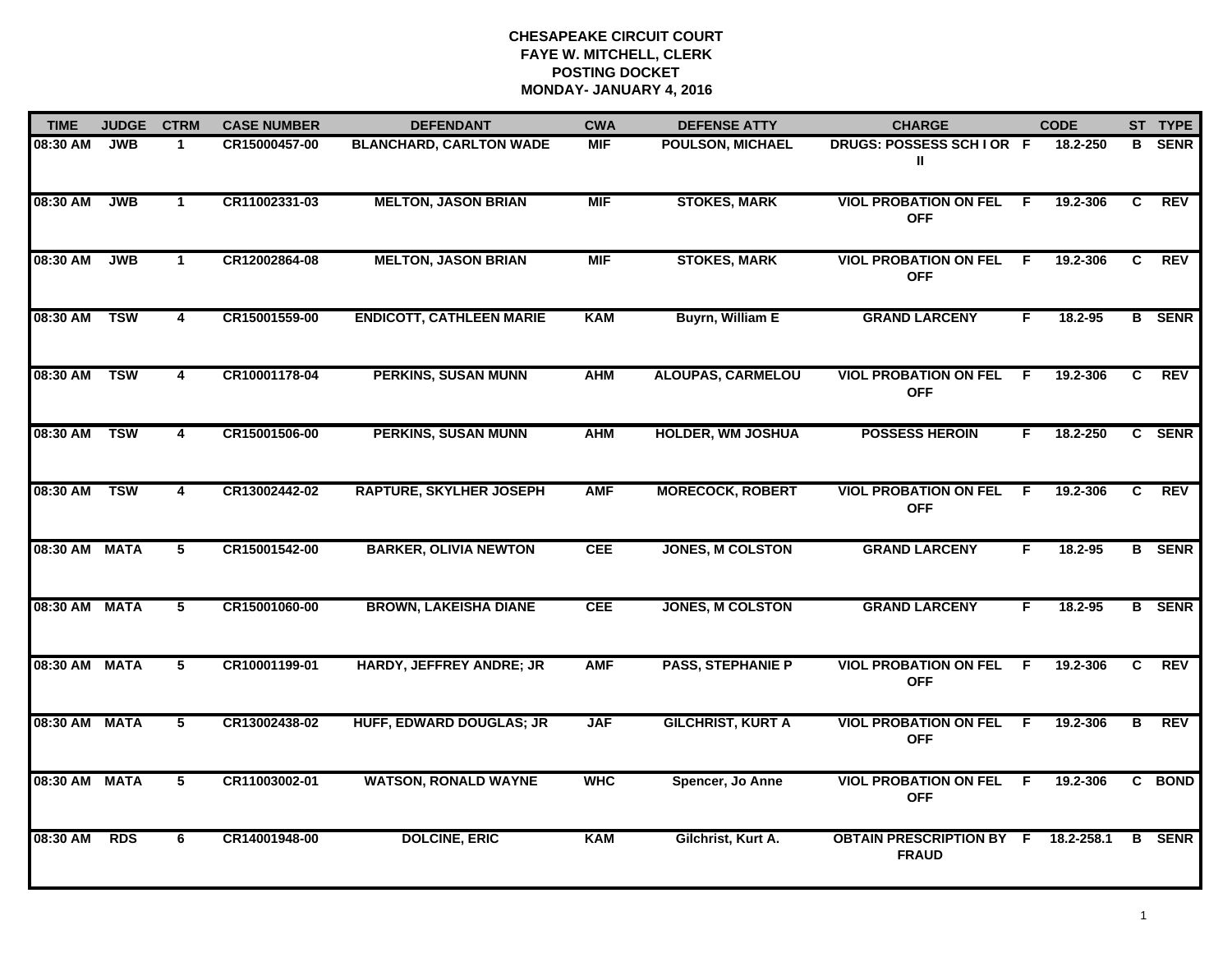| <b>TIME</b> | <b>JUDGE</b> | <b>CTRM</b>  | <b>CASE NUMBER</b> | <b>DEFENDANT</b>                 | <b>CWA</b> | <b>DEFENSE ATTY</b>     | <b>CHARGE</b>                                |    | <b>CODE</b>  |   | ST TYPE       |
|-------------|--------------|--------------|--------------------|----------------------------------|------------|-------------------------|----------------------------------------------|----|--------------|---|---------------|
| 08:30 AM    | <b>RDS</b>   | 6            | CR14001948-02      | <b>DOLCINE, ERIC</b>             | <b>KAM</b> | Gilchrist, Kurt A.      | <b>POSSESS OXYCODONE</b>                     | F. | 18.2-250     |   | <b>B</b> SENR |
| 08:30 AM    | <b>RDS</b>   | 6            | CR13000411-00      | <b>HUTTO, MICHAEL L</b>          | <b>LML</b> | Kozak, Warren D         | <b>DUI-BREATH</b>                            |    | M A.18.2-266 |   | <b>B</b> SENR |
| 08:30 AM    | <b>RDS</b>   | 6            | CR15002175-00      | <b>TAYLOR, BETH ANN</b>          | <b>KAM</b> | <b>MORRIS, DIALLO</b>   | <b>VIOL PROBATION ON FEL</b><br><b>OFF</b>   | E  | 19.2-306     |   | C BOND        |
| 08:30 AM    | <b>RDS</b>   | 6            | CR15002062-00      | <b>WHITFIELD, SAMUEL LEE; JR</b> | <b>KAM</b> | <b>BELOTE, NICOLE</b>   | <b>VIOL PROBATION ON FEL</b><br><b>OFF</b>   | E  | 19.2-306     | C | <b>REV</b>    |
| 10:00 AM    | <b>JWB</b>   | $\mathbf{1}$ | CR15001832-00      | <b>BUTTS, ANTHONY RAY</b>        | <b>AMF</b> | <b>Crook, Heather B</b> | <b>AGG SEX BATTERY: VICTIM</b><br>$<$ 13 YR  | F. | 18.2-67.3    |   | C TRYL        |
| 10:00 AM    | <b>JWB</b>   | $\mathbf{1}$ | CR15001928-00      | <b>DARBY, LOIS DANIELLE</b>      | <b>AMF</b> | <b>MASON, SHARON</b>    | <b>MALICIOUS WOUNDING</b>                    | F. | $18.2 - 51$  |   | C TRYL        |
| 10:00 AM    | <b>JWB</b>   | $\mathbf{1}$ | CR15001957-00      | <b>DAVIS, ALEEL MONQUE</b>       | <b>AMF</b> | <b>THOMASSON, BRIAN</b> | <b>UNAUTHORIZED USE OF</b><br><b>VEHICLE</b> | F. | A.18.2-102   | B | <b>PLEA</b>   |
| 10:00 AM    | <b>JWB</b>   | $\mathbf{1}$ | CR15001957-01      | <b>DAVIS, ALEEL MONQUE</b>       | <b>AMF</b> | <b>THOMASSON, BRIAN</b> | <b>STATUTORY BURGLARY</b>                    | F  | 18.2-89      |   | C PLEA        |
| 10:00 AM    | <b>JWB</b>   | $\mathbf{1}$ | CR15001957-02      | <b>DAVIS, ALEEL MONQUE</b>       | <b>AMF</b> | <b>THOMASSON, BRIAN</b> | <b>GRAND LARCENY</b>                         | F  | $18.2 - 95$  |   | C PLEA        |
| 10:00 AM    | <b>JWB</b>   | $\mathbf{1}$ | CR15001957-03      | <b>DAVIS, ALEEL MONQUE</b>       | <b>AMF</b> | <b>THOMASSON, BRIAN</b> | <b>GRAND LARCENY</b>                         | F. | $18.2 - 95$  |   | C PLEA        |
| 10:00 AM    | <b>JWB</b>   | $\mathbf 1$  | CR15001957-04      | <b>DAVIS, ALEEL MONQUE</b>       | <b>AMF</b> | <b>THOMASSON, BRIAN</b> | <b>STATUTORY BURGLARY</b>                    | F  | $18.2 - 91$  |   | C PLEA        |
| 10:00 AM    | <b>JWB</b>   | $\mathbf{1}$ | CR15001957-05      | <b>DAVIS, ALEEL MONQUE</b>       | <b>AMF</b> | <b>THOMASSON, BRIAN</b> | <b>STATUTORY BURGLARY</b>                    | F. | 18.2-91      |   | C PLEA        |
| 10:00 AM    | <b>JWB</b>   | $\mathbf{1}$ | CR15001957-06      | <b>DAVIS, ALEEL MONQUE</b>       | <b>AMF</b> | <b>THOMASSON, BRIAN</b> | <b>GRAND LARCENY</b>                         | F  | 18.2-95      |   | C PLEA        |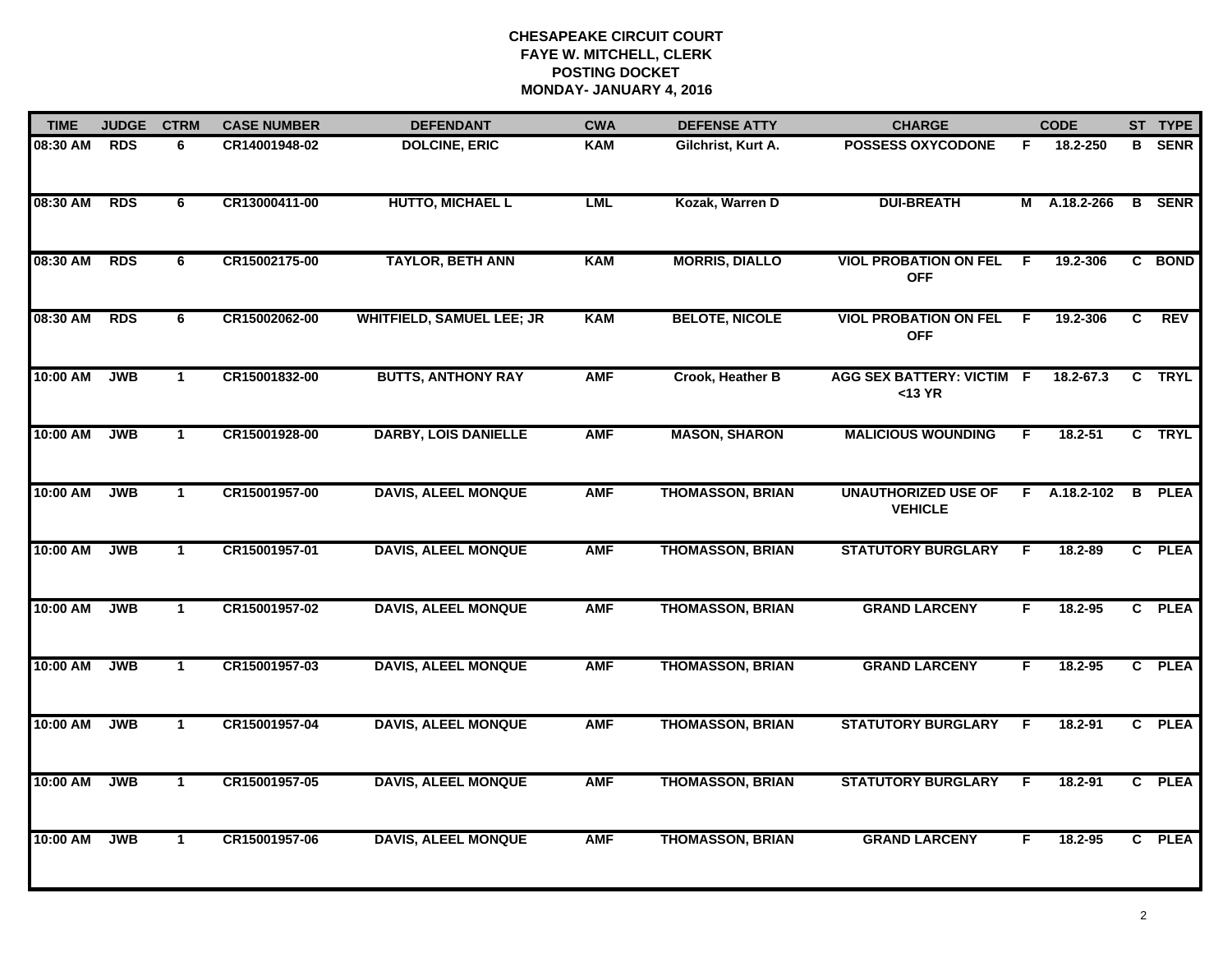| <b>TIME</b> | <b>JUDGE</b> | <b>CTRM</b>    | <b>CASE NUMBER</b> | <b>DEFENDANT</b>             | <b>CWA</b> | <b>DEFENSE ATTY</b>        | <b>CHARGE</b>                                      |    | <b>CODE</b> |                         | ST TYPE     |
|-------------|--------------|----------------|--------------------|------------------------------|------------|----------------------------|----------------------------------------------------|----|-------------|-------------------------|-------------|
| 10:00 AM    | <b>JWB</b>   | $\mathbf{1}$   | CR15001957-07      | <b>DAVIS, ALEEL MONQUE</b>   | <b>AMF</b> | <b>THOMASSON, BRIAN</b>    | <b>GRAND LARCENY</b>                               | F  | 18.2-95     | C.                      | <b>PLEA</b> |
| 10:00 AM    | <b>JWB</b>   | $\mathbf{1}$   | CR15001957-08      | <b>DAVIS, ALEEL MONQUE</b>   | <b>AMF</b> | <b>THOMASSON, BRIAN</b>    | <b>STATUTORY BURGLARY</b>                          | F  | 18.2-91     |                         | C PLEA      |
| 10:00 AM    | <b>JWB</b>   | $\mathbf{1}$   | CR15001957-09      | <b>DAVIS, ALEEL MONQUE</b>   | <b>AMF</b> | <b>THOMASSON, BRIAN</b>    | <b>STATUTORY BURGLARY</b>                          | F  | 18.2-91     |                         | C PLEA      |
| 10:00 AM    | <b>JWB</b>   | $\mathbf 1$    | CR15001957-10      | <b>DAVIS, ALEEL MONQUE</b>   | <b>AMF</b> | <b>THOMASSON, BRIAN</b>    | <b>GRAND LARCENY</b>                               | F. | $18.2 - 95$ |                         | C PLEA      |
| 10:00 AM    | <b>JWB</b>   | $\mathbf{1}$   | CR15001957-11      | <b>DAVIS, ALEEL MONQUE</b>   | <b>AMF</b> | <b>THOMASSON, BRIAN</b>    | <b>GRAND LARCENY-AUTO</b>                          | F  | $18.2 - 95$ |                         | C PLEA      |
| 10:00 AM    | <b>JWB</b>   | $\mathbf{1}$   | CR15001957-12      | <b>DAVIS, ALEEL MONQUE</b>   | <b>AMF</b> | <b>THOMASSON, BRIAN</b>    | <b>CREDIT CARD THEFT</b>                           | F. | 18.2-192    |                         | C PLEA      |
| 10:00 AM    | <b>JWB</b>   | $\mathbf{1}$   | CR15001957-13      | <b>DAVIS, ALEEL MONQUE</b>   | <b>AMF</b> | <b>THOMASSON, BRIAN</b>    | <b>CREDIT CARD THEFT</b>                           | F  | 18.2-192    |                         | C PLEA      |
| 10:00 AM    | <b>JWB</b>   | $\overline{1}$ | CR15001957-14      | <b>DAVIS, ALEEL MONQUE</b>   | <b>AMF</b> | <b>THOMASSON, BRIAN</b>    | <b>CREDIT CARD THEFT</b>                           | F. | 18.2-192    |                         | C PLEA      |
| 10:00 AM    | <b>JWB</b>   | $\mathbf{1}$   | CR15001957-15      | <b>DAVIS, ALEEL MONQUE</b>   | <b>AMF</b> | <b>THOMASSON, BRIAN</b>    | <b>CREDIT CARD THEFT</b>                           | F  | 18.2-192    |                         | C PLEA      |
| 10:00 AM    | <b>JWB</b>   | $\mathbf{1}$   | CR15001957-16      | <b>DAVIS, ALEEL MONQUE</b>   | <b>AMF</b> | <b>THOMASSON, BRIAN</b>    | <b>CREDIT CARD THEFT</b>                           | F. | 18.2-192    | $\mathbf{c}$            | <b>PLEA</b> |
| 10:00 AM    | <b>JWB</b>   | $\mathbf{1}$   | CR15002034-00      | <b>SMITH, PAUL MALIK; JR</b> | <b>AMF</b> | <b>JONES, M COLSTON</b>    | FIREARM: POSS BY CONV F 18.2-308.2<br><b>FELON</b> |    |             |                         | C PLEA      |
| 10:00 AM    | <b>TSW</b>   | 4              | CR15001959-00      | <b>BRADY, ALISON MARIE</b>   | AWW        | <b>WENTWORTH, RACHEL E</b> | <b>POSSESS STUN GUN BY</b><br><b>CONV FEL</b>      | F  | 18.2-308.2  | $\overline{\mathbf{C}}$ | <b>TRYL</b> |
| 10:00 AM    | <b>TSW</b>   | $\overline{4}$ | CR15001959-01      | <b>BRADY, ALISON MARIE</b>   | <b>AWW</b> | <b>WENTWORTH, RACHEL E</b> | <b>POSSESS COCAINE</b>                             | F. | 18.2-250    |                         | C TRYL      |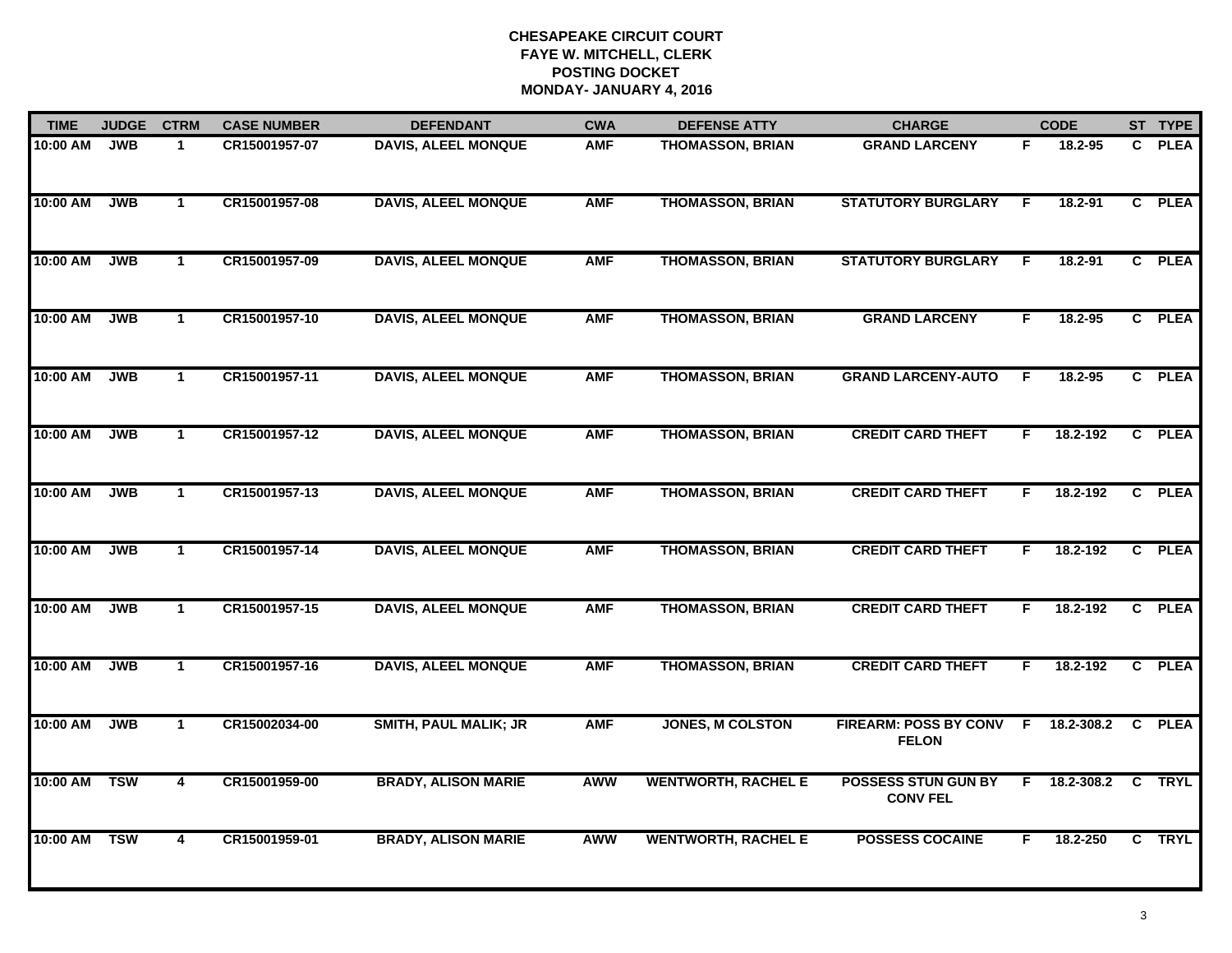| <b>TIME</b> | <b>JUDGE</b> | <b>CTRM</b>    | <b>CASE NUMBER</b> | <b>DEFENDANT</b>                  | <b>CWA</b> | <b>DEFENSE ATTY</b>       | <b>CHARGE</b>                                     |    | <b>CODE</b> | ST TYPE       |
|-------------|--------------|----------------|--------------------|-----------------------------------|------------|---------------------------|---------------------------------------------------|----|-------------|---------------|
| 10:00 AM    | <b>TSW</b>   | 4              | CR15002073-00      | <b>DAVIS, ANTONIO LAVELLE</b>     | <b>CPO</b> | <b>HOLDER, W JOSHUA</b>   | POSS/TRANSPORT FIREARM F                          |    | 18.2-308.2  | C TRYL        |
| 10:00 AM    | <b>TSW</b>   | $\overline{4}$ | CR15001574-00      | <b>FAISON, SHAUN ANTOINE</b>      | AWW        | <b>IRELAND, ELIZABETH</b> | <b>PWID COCAINE, 2ND OFF</b>                      | F  | 18.2-248    | C PLEA        |
| 10:00 AM    | <b>TSW</b>   | $\overline{4}$ | CR15001574-01      | <b>FAISON, SHAUN ANTOINE</b>      | AWW        | <b>IRELAND, ELIZABETH</b> | <b>PWID HEROIN 2ND OFF</b>                        | F  | 18.2-248    | C PLEA        |
| 10:00 AM    | <b>TSW</b>   | 4              | CR15001574-02      | <b>FAISON, SHAUN ANTOINE</b>      | <b>AWW</b> | <b>IRELAND, ELIZABETH</b> | <b>POSSESS ETHYLONE</b>                           | F. | 18.2-250    | C PLEA        |
| 10:00 AM    | <b>TSW</b>   | 4              | CR15001574-03      | <b>FAISON, SHAUN ANTOINE</b>      | <b>AWW</b> | <b>IRELAND, ELIZABETH</b> | <b>PWID MARIJUANA</b>                             | М  | 18.2-248.1  | C PLEA        |
| 10:00 AM    | <b>TSW</b>   | 4              | CR15001574-04      | <b>FAISON, SHAUN ANTOINE</b>      | AWW        | <b>IRELAND, ELIZABETH</b> | <b>SUSPD O/L 2ND OFF</b>                          | M  | B.46.2-301  | S PLEA        |
| 10:00 AM    | <b>TSW</b>   | $\overline{4}$ | CR15002092-00      | <b>SHORT, ROBERT DELEWIS</b>      | AWW        | <b>MUSSONI, ERIK</b>      | <b>ASSAULT &amp; BATTER LEO</b>                   | E  | 18.2-57     | C TRYL        |
| 10:00 AM    | <b>RDS</b>   | 6              | CR15002180-00      | <b>BRINKLEY, CANDICE MICHELLE</b> | <b>JAF</b> | <b>ANDERSON, TIMOTHY</b>  | <b>OBTAIN MONEY BY FALSE F</b><br><b>PRETENSE</b> |    | 18.2-178    | <b>B</b> PLEA |
| 10:00 AM    | <b>RDS</b>   | 6              | CR15002220-00      | <b>DAVIS, RESHAD ONEIL</b>        | <b>CEE</b> | <b>MUSSONI, ERIK</b>      | <b>GRAND LARCENY</b>                              | F  | 18.2-95     | C TRYL        |
| 10:00 AM    | <b>RDS</b>   | 6              | CR15002220-01      | <b>DAVIS, RESHAD ONEIL</b>        | <b>CEE</b> | <b>MUSSONI, ERIK</b>      | <b>GRAND LARCENY</b>                              | F. | 18.2-95     | C TRYL        |
| 10:00 AM    | <b>RDS</b>   | 6              | CR15002220-02      | <b>DAVIS, RESHAD ONEIL</b>        | <b>CEE</b> | <b>MUSSONI, ERIK</b>      | <b>SHOPLIFTING</b>                                | М  | 18.2-103    | C TRYL        |
| 10:00 AM    | <b>RDS</b>   | 6              | CR15002221-00      | <b>DELOATCH, RICHARD MICHAEL</b>  | <b>CEE</b> | <b>HOLDER, WM JOSHUA</b>  | <b>GRAND LARCENY</b>                              | F  | 18.2-95     | C TRYL        |
| 10:00 AM    | <b>RDS</b>   | 6              | CR15002223-00      | <b>MATEO, OLIVIA LYNN</b>         | <b>CEE</b> | <b>HOLDER, WM JOSHUA</b>  | PETIT LARCENY: 3RD+ OFF F                         |    | 18.2-96     | <b>B</b> PLEA |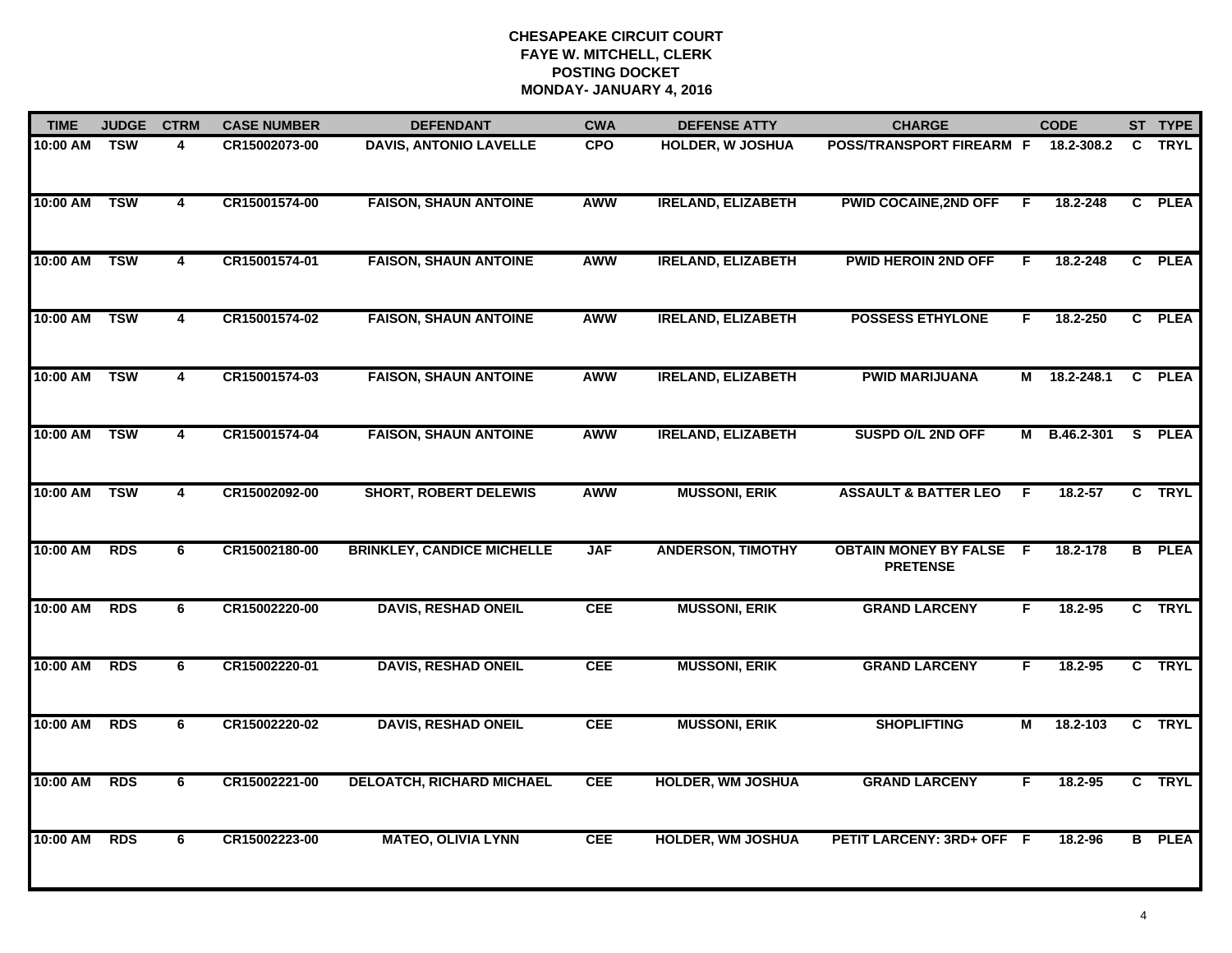| <b>TIME</b> | <b>JUDGE</b> | <b>CTRM</b> | <b>CASE NUMBER</b> | <b>DEFENDANT</b>                | <b>CWA</b> | <b>DEFENSE ATTY</b>     | <b>CHARGE</b>                                   |   | <b>CODE</b>       |    | ST TYPE     |
|-------------|--------------|-------------|--------------------|---------------------------------|------------|-------------------------|-------------------------------------------------|---|-------------------|----|-------------|
| 10:00 AM    | <b>RDS</b>   | 6.          | CR15002050-00      | <b>SPRUILL, JOSEPH EMANUEL</b>  | <b>JAF</b> | Buyrn, Richard L        | <b>ELUDE</b>                                    |   | 46.2-817B         |    | <b>TRYL</b> |
| 10:00 AM    | <b>RDS</b>   | 6.          | CR15002050-01      | <b>SPRUILL, JOSEPH EMMANUEL</b> | <b>JAF</b> | <b>Buyrn, Richard L</b> | <b>SUSP OL</b>                                  | м | <b>B.46.2-301</b> | C. | <b>TRYL</b> |
| 10:00 AM    | <b>RDS</b>   | 6.          | CR15002038-00      | WHITE, CHRISTOPHER MARTIN       | <b>JAF</b> | <b>FRAZIER, R</b>       | <b>GRAND LARCENY: VEHICLE F</b><br><b>PARTS</b> |   | 18.2-95           | в. | <b>TRYL</b> |